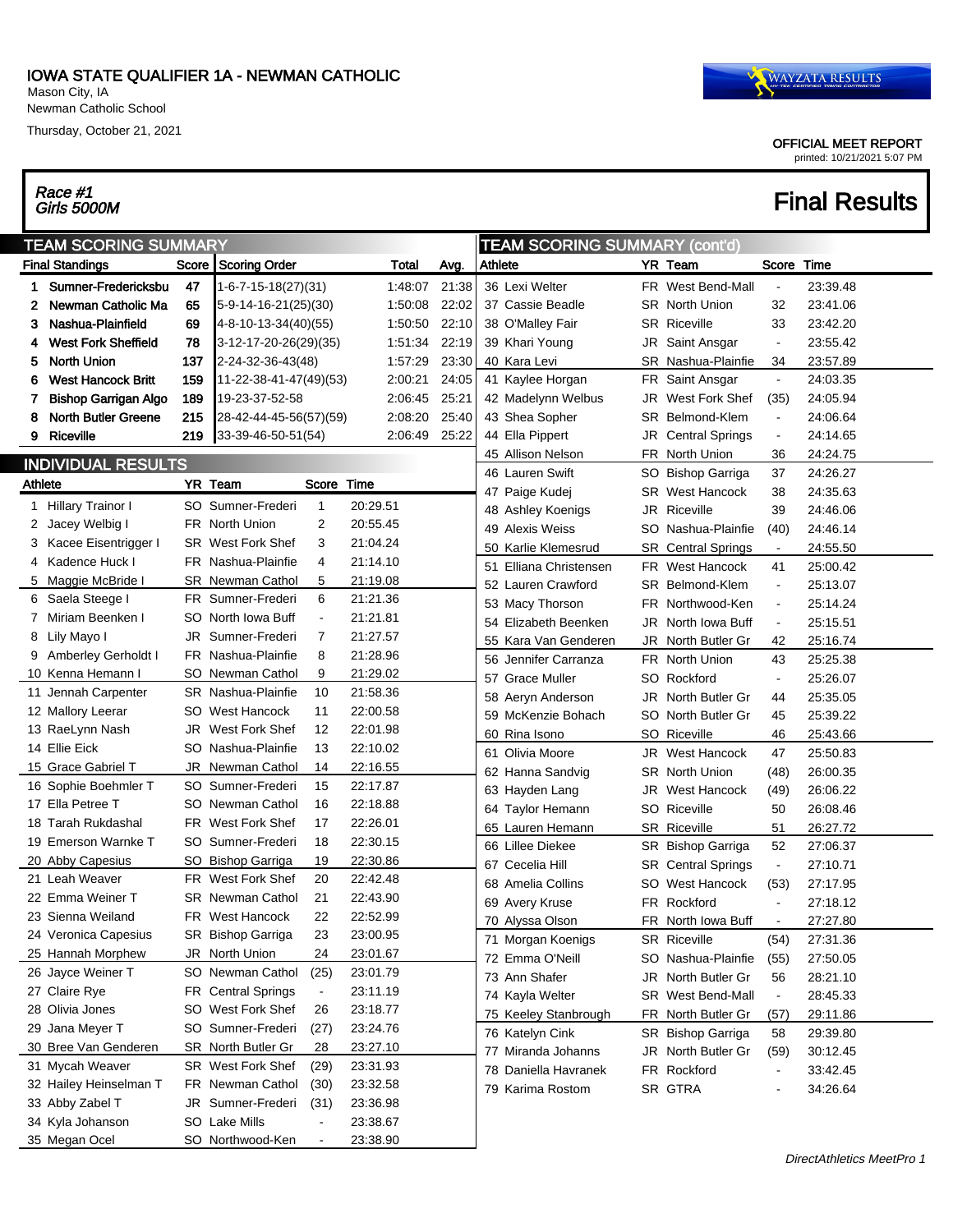#### IOWA STATE QUALIFIER 1A - NEWMAN CATHOLIC

Mason City, IA Newman Catholic School

Thursday, October 21, 2021

# Race #2<br>Boys 5000M

### OFFICIAL MEET REPORT

printed: 10/21/2021 5:07 PM

## **Final Results**

| <b>TEAM SCORING SUMMARY (cont'd)</b><br><b>TEAM SCORING SUMMARY</b> |                             |        |                           |                |          |         |       |         |                                          |     |                           |                |             |
|---------------------------------------------------------------------|-----------------------------|--------|---------------------------|----------------|----------|---------|-------|---------|------------------------------------------|-----|---------------------------|----------------|-------------|
|                                                                     | <b>Final Standings</b>      |        | Score Scoring Order       |                |          | Total   | Avg.  | Athlete |                                          |     | YR Team                   | Score          | <b>Time</b> |
| 1                                                                   | <b>Central SpringsT</b>     | 73     | 1-3-16-17-36(69)(72)      |                |          | 1:31:53 | 18:23 |         | 28 Eli Brinkley T                        |     | <b>SR</b> Newman Cathol   | 25             | 19:25.96    |
| 2                                                                   | Newman Catholic Ma          | 85     | 4-11-22-23-25(26)(33)     |                |          | 1:33:34 | 18:43 |         | 29 Bennett Suntken T                     |     | <b>SR</b> Newman Cathol   | (26)           | 19:28.88    |
| 3                                                                   | <b>Bishop Garrigan Algo</b> | 129    | 2-21-27-39-40(48)(65)     |                |          | 1:36:28 | 19:18 |         | 30 Hollis Bode                           |     | SR Bishop Garriga         | 27             | 19:28.88    |
| 4                                                                   | <b>North Butler Greene</b>  | 133    | 7-19-20-43-44(46)(51)     |                |          | 1:36:30 | 19:18 |         | 31 Austin Langreck                       |     | <b>SR</b> Sumner-Frederi  | 28             | 19:37.89    |
| 5                                                                   | Sumner-Fredericksbu         | 140    | 15-24-28-35-38(47)(52)    |                |          | 1:38:00 | 19:36 |         | 32 Bradan Gabrielson                     |     | JR Belmond-Klem           | 29             | 19:46.56    |
| 6                                                                   | <b>North Union</b>          | 145    | 9-13-32-34-57(71)(77)     |                |          | 1:37:38 | 19:32 |         | 33 Kade Van Roekel                       |     | <b>FR</b> Lake Mills      | 30             | 19:50.00    |
| 7                                                                   | <b>Lake Mills</b>           | 193    | 10-14-30-66-73(75)(78)    |                |          | 1:41:51 | 20:23 |         | 34 Hayden Moore                          |     | SR Northwood-Ken          | $\sim$         | 19:53.66    |
| 8                                                                   | North Iowa Buffalo C        | $210*$ | 8-31-42-61-68(70)         |                |          | 1:41:54 | 20:23 |         | 35 Jack Bennett                          |     | FR North Iowa Buff        | 31             | 19:56.21    |
| 9                                                                   | Belmond-Klemme              | 210*   | 5-29-37-63-76             |                |          | 1:42:30 | 20:30 |         | 36 Chase Cummins                         |     | <b>JR</b> North Union     | 32             | 19:59.51    |
| 10.                                                                 | Nashua-Plainfield           | 214    | 6-41-53-56-58(59)(74)     |                |          | 1:41:03 | 20:13 |         | 37 Landon Kohler T                       |     | JR Newman Cathol          | (33)           | 20:03.07    |
|                                                                     | 11 West Fork Sheffield      | 228    | 18-45-49-54-62(64)(67)    |                |          | 1:42:32 | 20:31 |         | 38 Caleb Zweibohmer                      |     | <b>FR Riceville</b>       | $\blacksquare$ | 20:07.18    |
|                                                                     | 12 GTRA                     | 256    | 12-50-55-60-79            |                |          | 1:48:05 | 21:37 |         | 39 Aidan Ebert                           |     | <b>FR Riceville</b>       | $\blacksquare$ | 20:08.41    |
|                                                                     |                             |        |                           |                |          |         |       |         | 40 Nicholas Arndorfer                    |     | SO North Union            | 34             | 20:11.10    |
|                                                                     | *Tiebreakers                |        |                           |                |          |         |       |         | 41 Xavier Parra-Morales                  |     | FR Sumner-Frederi         | 35             | 20:11.91    |
|                                                                     | North Iowa Buffalo Center   |        | 8<br>31                   | 42             | 61       | 68      | 70    |         | 42 Gavin Ryner T                         |     | <b>FR</b> Central Springs | 36             | 20:12.16    |
|                                                                     | Belmond-Klemme              |        | 5<br>29                   | 37             | 63       | 76      |       |         | 43 Cohen Sifert                          |     | <b>SR</b> Belmond-Klem    | 37             | 20:13.02    |
|                                                                     |                             |        |                           |                |          |         |       |         | 44 Isaac Boehmler                        |     | JR Sumner-Frederi         | 38             | 20:13.23    |
|                                                                     | <b>INDIVIDUAL RESULTS</b>   |        |                           |                |          |         |       |         | 45 Ethan Kuper                           |     | SO Bishop Garriga         | 39             | 20:15.75    |
|                                                                     | Athlete                     |        | <b>YR Team</b>            | Score          | Time     |         |       |         | 46 Damon Fehr                            |     | SR West Bend-Mall         | $\blacksquare$ | 20:17.99    |
|                                                                     | 1 Riley Witt I              |        | SR Saint Ansgar           | $\blacksquare$ | 16:36.42 |         |       |         | 47 Christopher Madsen                    | SO  | Northwood-Ken             | $\blacksquare$ | 20:19.32    |
| 2                                                                   | <b>Bryce McDonough I</b>    |        | <b>SR</b> Central Springs | 1              | 16:40.01 |         |       |         | 48 Saben Meraz                           |     | SR Bishop Garriga         | 40             | 20:23.20    |
| 3                                                                   | Quinn Swift I               |        | SR Bishop Garriga         | 2              | 17:20.90 |         |       |         | 49 Kendrick Huck                         |     | JR Nashua-Plainfie        | 41             | 20:24.74    |
| 4                                                                   | Clayton McDonough I         |        | <b>SR</b> Central Springs | 3              | 17:27.02 |         |       |         | 50 Jackson Potter                        |     | FR North Iowa Buff        | 42             | 20:27.35    |
|                                                                     | 5 Ryan Kelly I              |        | JR Newman Cathol          | 4              | 17:31.24 |         |       |         | 51 Trenten Swenson                       |     | <b>JR Riceville</b>       | $\blacksquare$ | 20:28.81    |
| 6                                                                   | <b>Isaac Swenson I</b>      | JR     | Belmond-Klem              | 5              | 17:31.85 |         |       |         | 52 Alex Almelien                         |     | FR North Butler Gr        | 43             | 20:28.90    |
| 7                                                                   | Drew Wilken I               |        | SR Nashua-Plainfie        | 6              | 17:33.77 |         |       |         | 53 Zach McPherson                        |     | JR North Butler Gr        | 44             | 20:31.20    |
| 8                                                                   | Owen Almelien I             | JR     | North Butler Gr           | 7              | 17:34.82 |         |       |         | 54 Dylan Sturges                         | SO  | West Fork Shef            | 45             | 20:33.33    |
| 9                                                                   | Gavin Grunhovd I            |        | FR North Iowa Buff        | 8              | 17:41.40 |         |       |         | 55 Lucas Martzann                        |     | <b>SR</b> North Butler Gr | (46)           | 20:34.63    |
|                                                                     | 10 Nick Schiltz I           |        | <b>SR</b> North Union     | 9              | 17:45.05 |         |       |         | 56 Lane Converse                         | SO  | Sumner-Frederi            | (47)           | 20:36.18    |
|                                                                     | 11 Cole Hansen              | JR     | Saint Ansgar              | $\blacksquare$ | 17:45.41 |         |       |         | 57 Xander Darling                        |     | SR Bishop Garriga         | (48)           | 20:38.48    |
|                                                                     | 12 Justin Rygh              |        | SO Lake Mills             | 10             | 18:01.83 |         |       |         | 58 Austin Altick                         | SO  | West Fork Shef            | 49             | 20:38.77    |
|                                                                     | 13 Joey Ringo T             | JR     | Newman Cathol             | 11             | 18:19.81 |         |       |         | 59 Quentin Scott                         |     | JR GTRA                   | 50             | 20:42.13    |
|                                                                     | 14 Aiden Egertson           | JR     | <b>GTRA</b>               | 12             | 18:23.51 |         |       |         | 60 Jason Brehmer                         |     | <b>SR</b> North Butler Gr | (51)           | 20:45.41    |
|                                                                     | 15 Gavyn Morphew            | SO.    | North Union               | 13             | 18:36.41 |         |       |         | 61 Westin Osborn                         | FR. | Sumner-Frederi            | (52)           | 20:45.84    |
|                                                                     | 16 Aidan Johanson           |        | <b>SR</b> Lake Mills      | 14             | 18:39.45 |         |       |         | 62 Levi Winters                          |     | JR Nashua-Plainfie        | 53             | 20:47.10    |
|                                                                     | 17 Cael Judisch             |        | SR Sumner-Frederi         | 15             | 18:42.70 |         |       |         | 63 Ethan Shields                         |     | SO West Fork Shef         | 54             | 20:54.22    |
|                                                                     | 18 Carter Lanphere T        |        | SO Central Springs        | 16             | 18:46.03 |         |       |         | 64 Evan Hinders                          |     | SO West Hancock           | $\blacksquare$ | 20:57.67    |
|                                                                     | 19 Jordan Ryner T           |        | <b>SR</b> Central Springs | 17             | 18:46.80 |         |       |         | 65 Nehemiah Hollingswort SO Saint Ansgar |     |                           | $\blacksquare$ | 20:59.88    |
|                                                                     | 20 Josh Hagen               |        | SO West Fork Shef         | 18             | 18:48.88 |         |       |         | 66 David Griffith                        |     | SR GTRA                   | 55             | 21:02.78    |
|                                                                     | 21 Wyatt Anderson           |        | SO North Butler Gr        | 19             | 18:56.72 |         |       |         | 67 Braiden Schaufenbuel                  |     | FR Nashua-Plainfie        | 56             | 21:03.85    |
|                                                                     | 22 Avery Boos               |        | SR North Butler Gr        | 20             | 18:58.15 |         |       |         | 68 Dalton Tobin                          |     | JR North Union            | 57             | 21:05.92    |
|                                                                     | 23 Gavin Swift              |        | JR Bishop Garriga         | 21             | 18:58.73 |         |       |         | 69 Caleb Lentz                           |     | SO Nashua-Plainfie        | 58             | 21:13.19    |
|                                                                     | 24 Adam Henrich T           |        | FR Newman Cathol          | 22             | 19:03.25 |         |       |         | 70 Caleb Sinnwell                        |     | FR Nashua-Plainfie        | (59)           | 21:22.97    |
|                                                                     | 25 Thomas Block             |        | SR Northwood-Ken          | $\blacksquare$ | 19:05.86 |         |       |         | 71 Zach Borchers                         |     | SO GTRA                   | 60             | 21:25.21    |
|                                                                     | 26 Liam Stockberger T       |        | SO Newman Cathol          | 23             | 19:13.06 |         |       |         | 72 Brock Jensen                          |     | SR North Iowa Buff        | 61             | 21:34.89    |
|                                                                     | 27 Ethan Boyle              |        | JR Sumner-Frederi         | 24             | 19:13.83 |         |       |         | 73 Sander Thompkins                      |     | SO West Fork Shef         | 62             | 21:36.12    |
|                                                                     |                             |        |                           |                |          |         |       |         |                                          |     |                           |                |             |